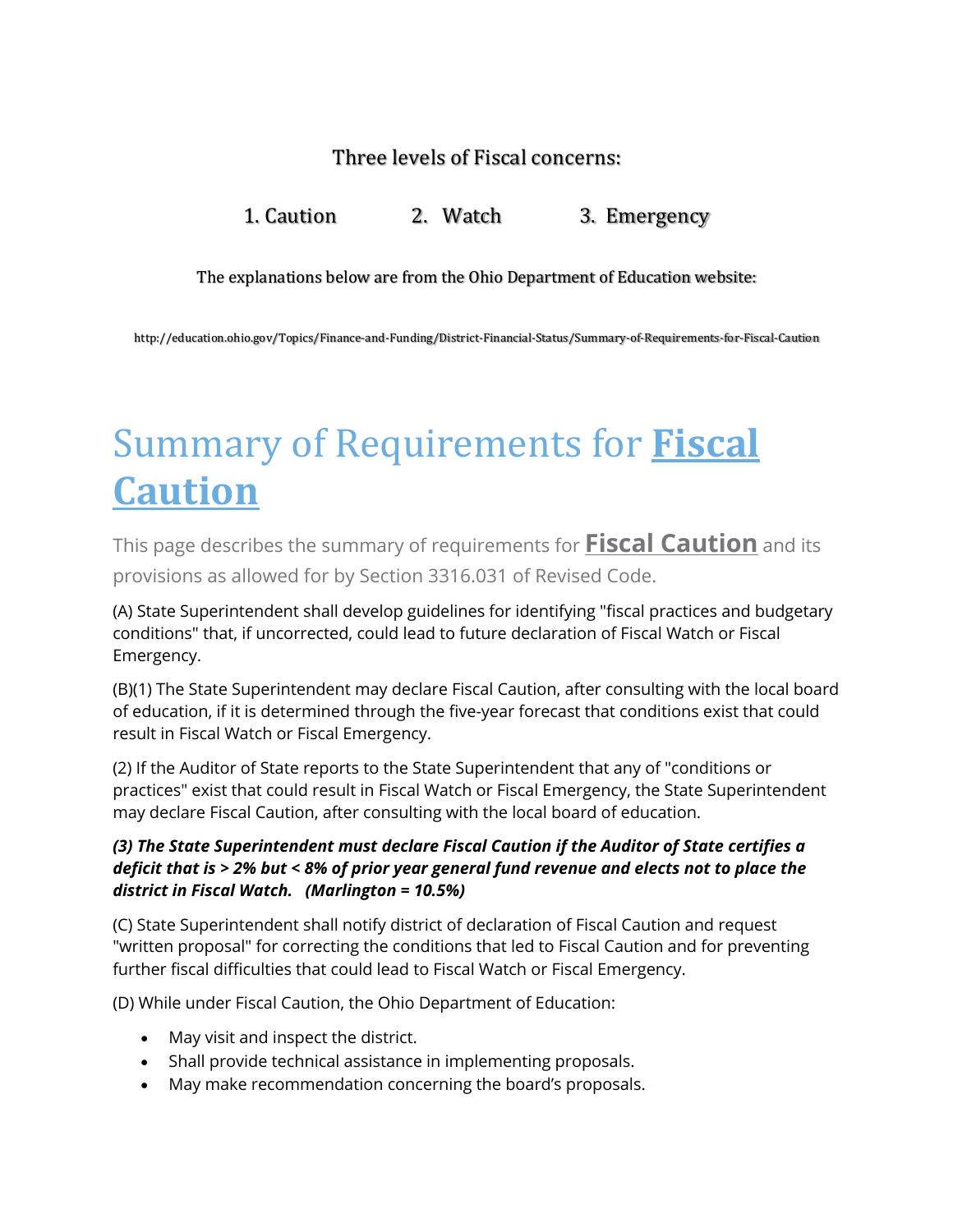(E) If the State Superintendent finds a district has not made reasonable proposals or taken action to correct the practices or conditions that lead to the declaration, the State Superintendent may report to the Auditor of State that Fiscal Watch is necessary to prevent further fiscal decline. [see Revised Code 3316.03(A)(3)]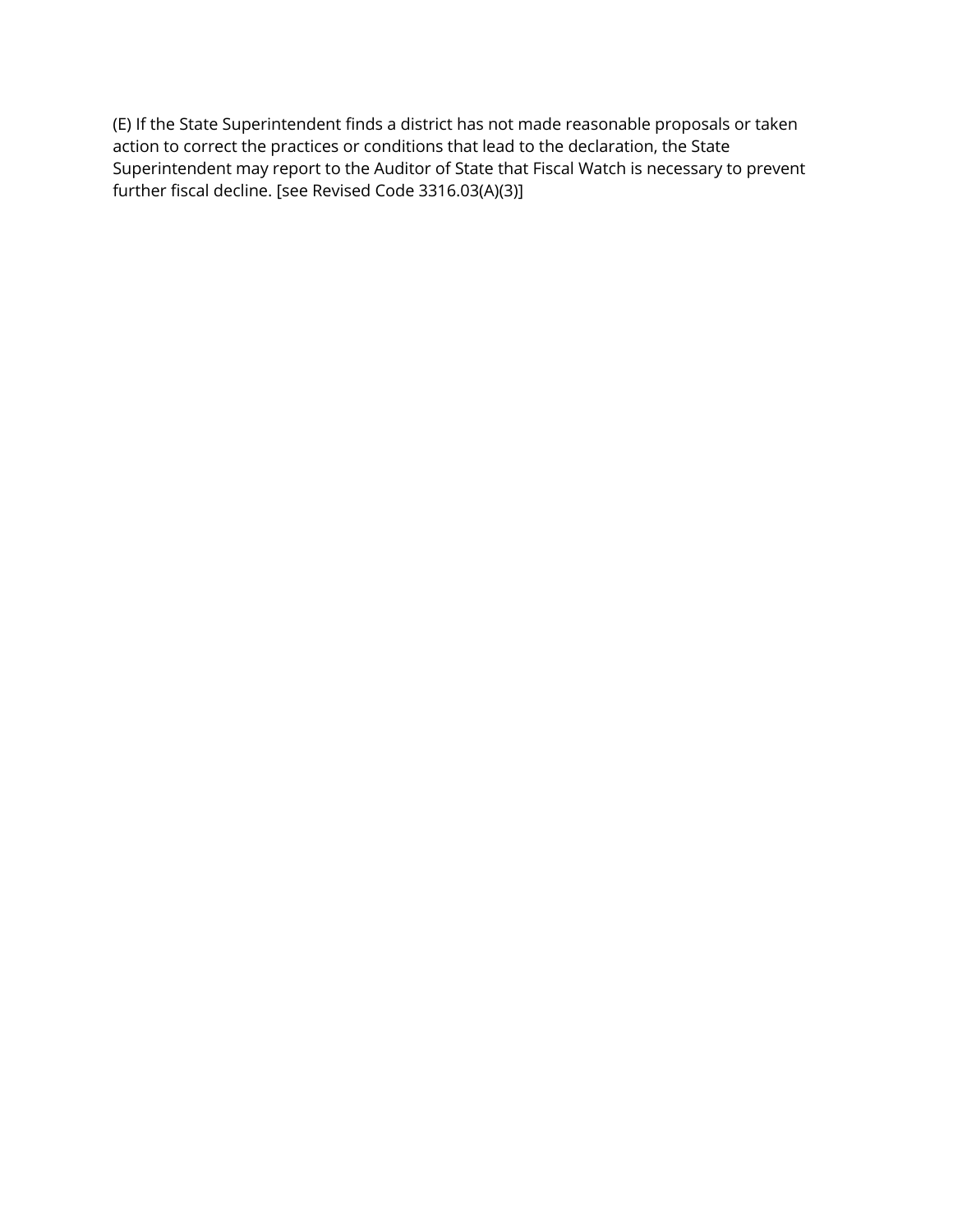# **Summary of Requirements for Fiscal Watch**

This page describes the summary of requirements for Fiscal Watch and its provisions as allowed for by Section 3316.03 (A), Section 3316.04, and Section 3316.041 of the Ohio Revised Code.

### When Fiscal Watch is Declared

(Section 3316.03 (A) of Revised Code)

*(1) The Auditor of State shall declare fiscal watch when both of the following conditions exist:*

*(a) "An operating deficit has been certified for the current fiscal year by the Auditor of State, and the certified operating deficit exceeds 8% of the school district's general fund revenue for the preceding fiscal year;"*

#### *(b) The voters have not approved a levy that would raise enough money in the next fiscal year to eliminate the deficit.*

(2) The Auditor of State shall declared fiscal watch if a district is released from fiscal emergency but still has outstanding securities issued under section 3316.06 (A)(4). [i.e., restructured debt while under fiscal emergency]

(3) The Auditor of State shall declare fiscal watch if both of the following conditions exist;

(a) The State Superintendent finds that a district declared to be in fiscal caution "has not acted reasonably to eliminate or correct practices or conditions that prompted the declaration and has determined that a state of fiscal watch necessary to prevent further decline."

(b) The Auditor of State determines that the decision of the State Superintendent is reasonable.

(4) The Auditor of State may declare fiscal watch if all of the following conditions exist:

(a) "An operating deficit has been certified for the current fiscal year by the Auditor of State, and the certified operating deficit exceeds 2%, but does not exceed 8% of the school district's general fund revenue for the preceding fiscal year."

(b) The voters have not approved a levy that would raise enough money in the next fiscal year to eliminate the deficit.

(c) "The Auditor of State determines there is no reasonable cause for the deficit or fiscal watch is necessary to prevent further fiscal decline."

### Financial Recovery Plan for Fiscal Watch Districts

(Section 3316.04 of Revised Code)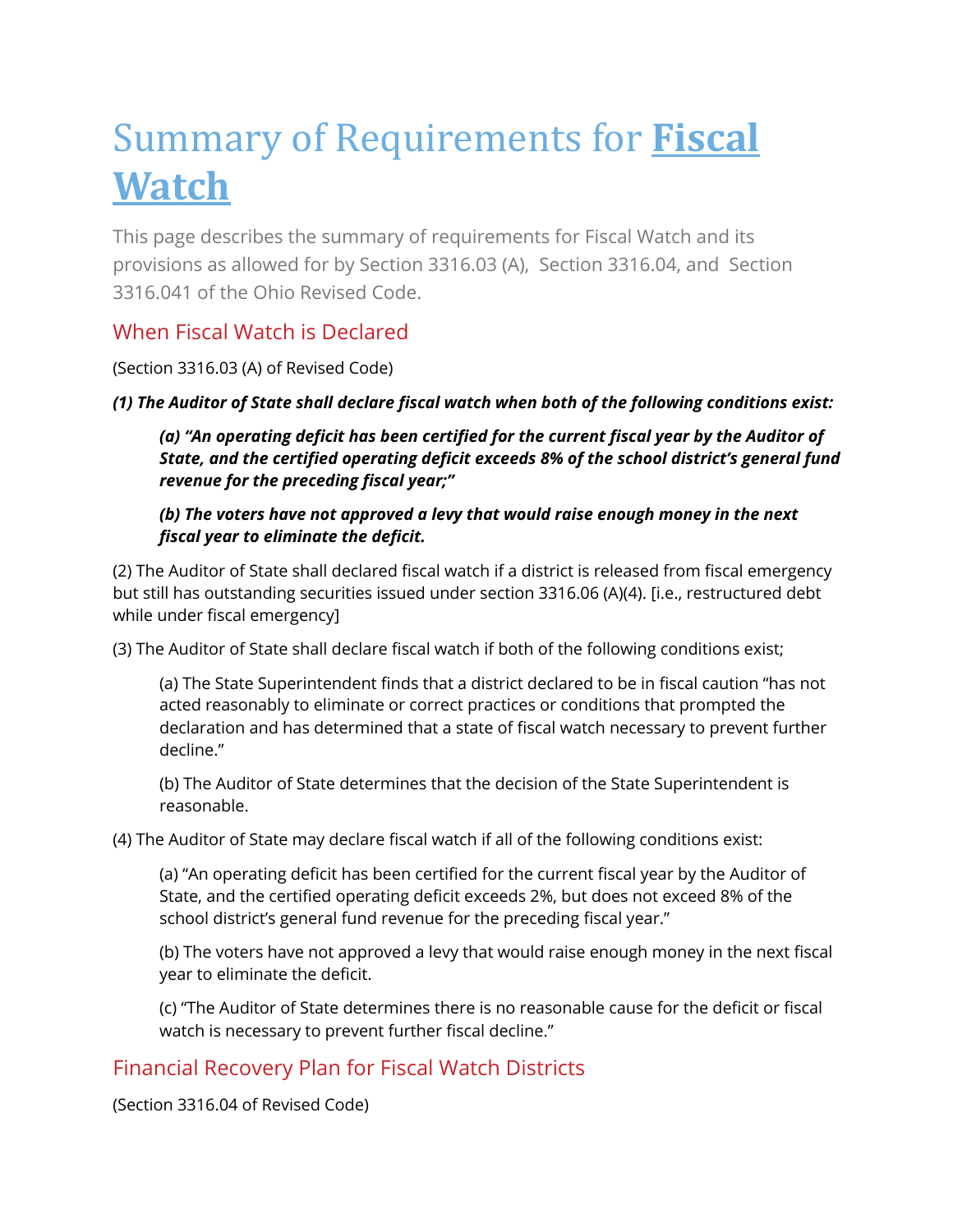- Within 60 days of the Auditor of State declaration, board shall submit a financial recovery plan to the State Superintendent.
- Plan to eliminate current deficit and avoid future deficits.
- State Superintendent evaluates, then accepts or rejects plan within 30 days.
- If disapproved, State Superintendent shall recommend modifications that would make the plan acceptable.
- No district shall implement a recovery plan unless approved by State Superintendent.
- Upon request, the Ohio Department of Education and Auditor of State shall provide technical

assistance.

- May amend plan at anytime with State Superintendent approval.
- Board must submit an updated recovery plan annually.
- State Superintendent shall accept or reject the updated plans no later than the anniversary of the date on which the first plan was approved.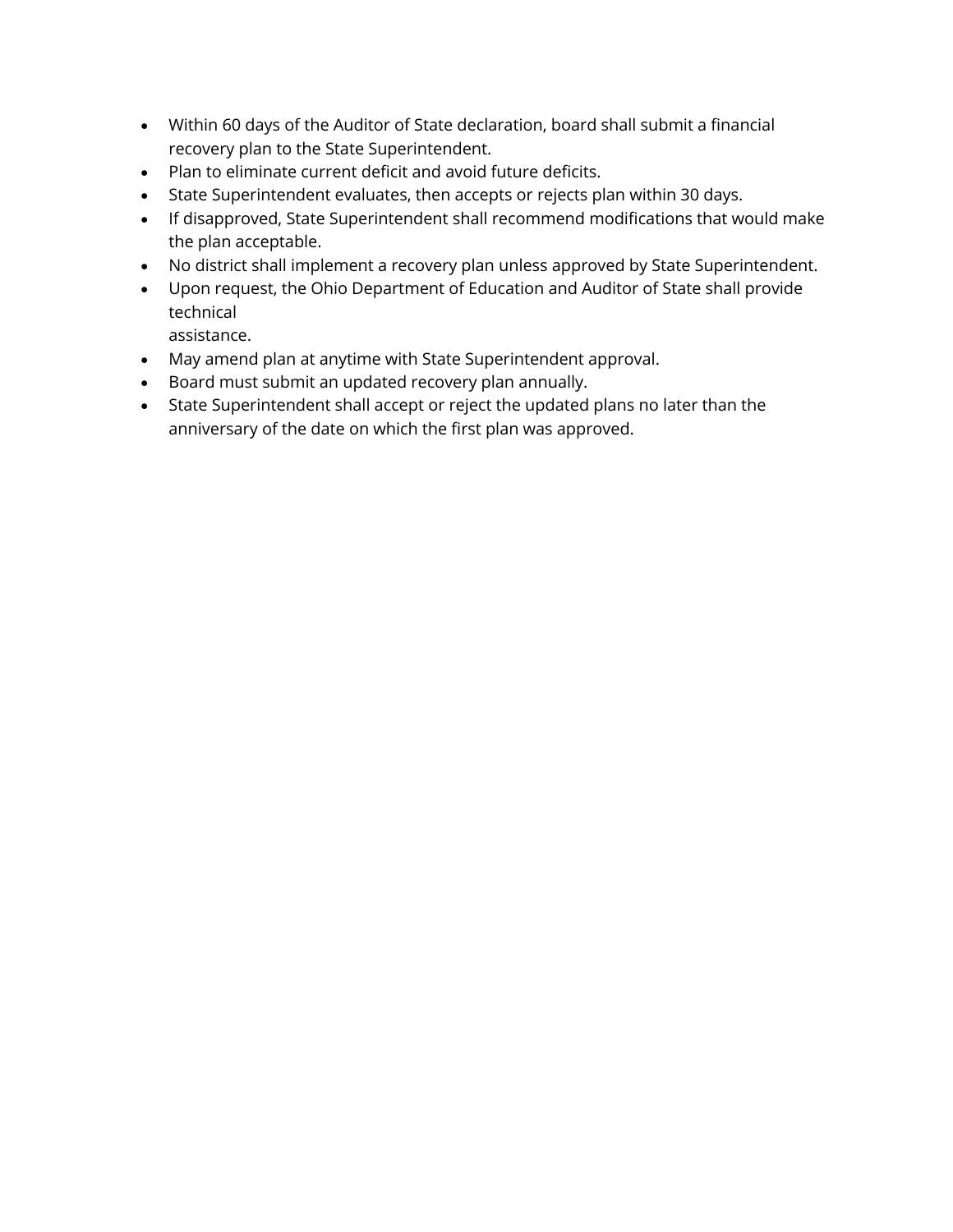# **Summary of Requirements for Fiscal Emergency**

This page describes the summary of requirements, the financial planning and supervision commission, and the financial recovery plan for Fiscal Emergency as became effective 4/10/01 as a result of S. B. 345.

### When Fiscal Emergency is Declared

(Section 3316.03 (B) of Revised Code)

(1) The Auditor of State shall declare fiscal emergency when both of the following conditions exist:

(a) "An operating deficit has been certified for the current fiscal year by the Auditor of State, and the certified operating deficit exceeds 15% of the school district's general fund revenue for the preceding fiscal year;"

(b) The voters have not approved a levy that would raise enough money in the next fiscal year to eliminate the deficit.

(2) The Auditor of State shall declare fiscal emergency if a district under fiscal watch fails to submit an acceptable recovery plan within 120 days or fails to submit an updated recovery plan when one is required.

(3) The Auditor of State shall declare fiscal emergency when both of the following conditions exist:

(a) The State Superintendent reports to the Auditor of State that a district under fiscal watch is not complying with an original or updated recovery plan and the State Superintendent determines that fiscal emergency is necessary to prevent further decline;

(b) The Auditor of State finds that the State Superintendent's determination is reasonable.

(4) The Auditor of State shall declared fiscal emergency if a district while under fiscal watch restructures debt under section 3316.04 (D) and any of the following occurs:

a) An operating deficit is certified for any year prior to repayment of the restructured loan.

b) If the State Superintendent, in consultation with Auditor of State, determines that the district is not complying with the terms of the financial recovery plan.

c) If the district fails to submit an updated recovery plan that is acceptable.

(5) The Auditor of State may declared fiscal emergency if all of the following conditions exist: